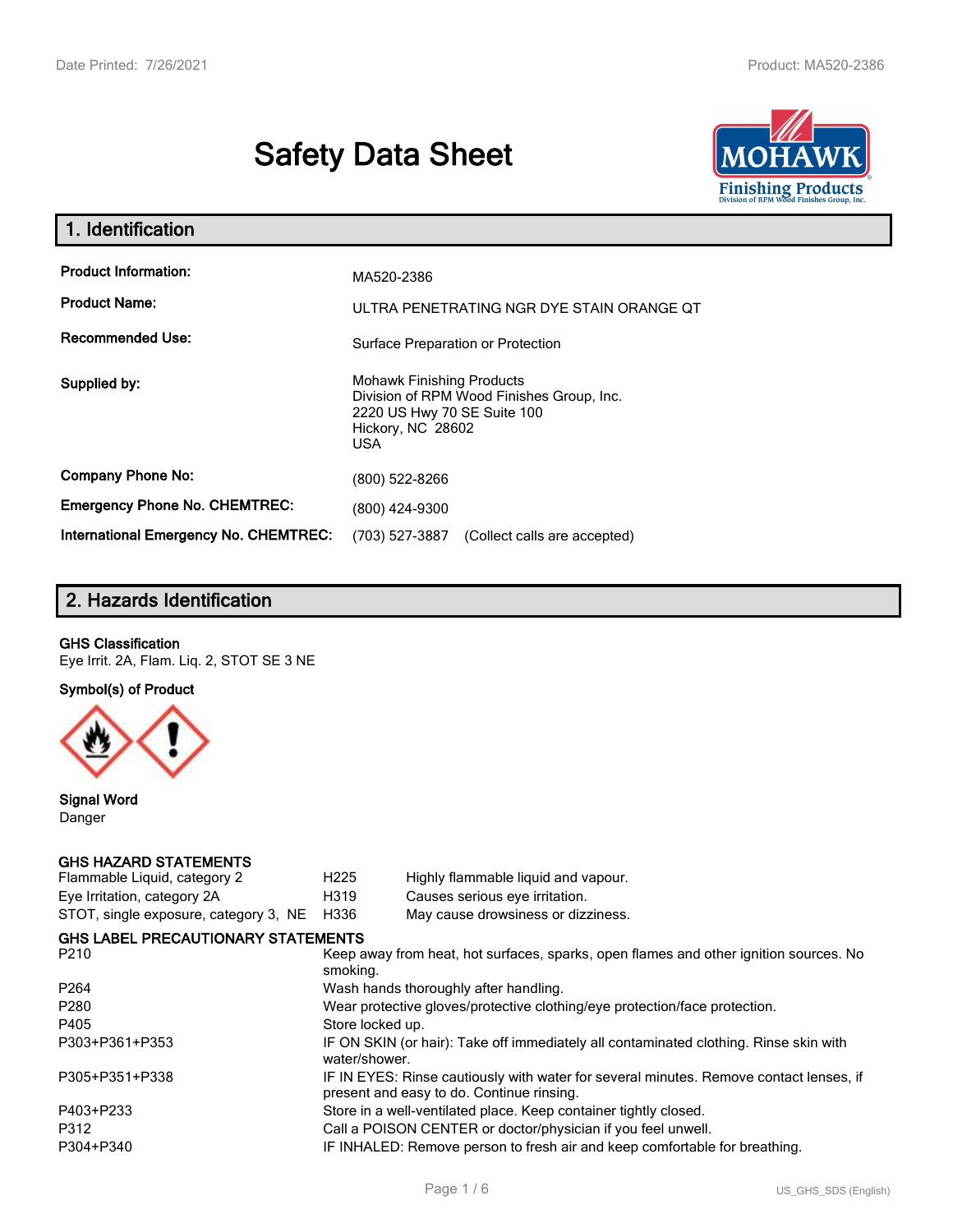| If eye irritation persists: Get medical advice/attention.      |  |  |  |  |
|----------------------------------------------------------------|--|--|--|--|
| Store in a well-ventilated place. Keep cool.                   |  |  |  |  |
| <b>GHS SDS PRECAUTIONARY STATEMENTS</b>                        |  |  |  |  |
| Ground/bond container and receiving equipment.                 |  |  |  |  |
| Use explosion-proof electrical/ventilating/lighting/equipment. |  |  |  |  |
| Use only non-sparking tools.                                   |  |  |  |  |
| Take precautionary measures against static discharge.          |  |  |  |  |
|                                                                |  |  |  |  |

### **3. Composition/Information on ingredients**

| <b>Chemical Name</b> | CAS-No. | Wt. %  | <b>GHS Symbols</b> | <u>GHS</u>       |
|----------------------|---------|--------|--------------------|------------------|
| acetone              | 67-64-1 | 75-100 | GHS02-GHS07        | H <sub>225</sub> |
| ethanol              | 64-17-5 | 2.5-10 | GHS02              | H <sub>225</sub> |

**GHS Statements** H225-302-319-332-336

The exact percentage (concentration) of ingredients is being withheld as a trade secret.

The text for GHS Hazard Statements shown above (if any) is given in the "Other information" Section.

## **4. First-aid Measures**



FIRST AID - EYE CONTACT: IF IN EYES: Rinse cautiously with water for several minutes. Remove contact lenses, if present and easy to do. Continue rinsing. If eye irritation persists: Get medical advice/attention.

FIRST AID - SKIN CONTACT: IF ON SKIN (or hair): Take off immediately all contaminated clothing. Rinse skin with water/shower.

FIRST AID - INGESTION: IF SWALLOWED: rinse mouth. Do NOT induce vomiting. IF exposed or if you feel unwell: Call a POISON CENTER or doctor/physician.

FIRST AID - INHALATION: IF INHALED: Remove person to fresh air and keep comfortable for breathing.

## **5. Fire-fighting Measures**

**SPECIAL FIREFIGHTING PROCEDURES:** Evacuate all persons from the fire area to a safe location. Move non-burning material, as feasible, to a safe location as soon as possible. Fire fighters should be protected from potential explosion hazards while extinguishing the fire. Wear self-contained breathing apparatus (SCBA) and full fire-fighting protective clothing. Thoroughly decontaminate all protective equipment after use. Containers of this material may build up pressure if exposed to heat (fire). Use water spray to cool fire-exposed containers. Use water spray to disperse vapors if a spill or leak has not ignited. DO NOT extinguish a fire resulting from the flow of flammable liquid until the flow of the liquid is effectively shut off. This precaution will help prevent the accumulation of an explosive vapor-air mixture after the initial fire is extinguished.

**FIREFIGHTING EQUIPMENT:** This is a NFPA/OSHA Class 1B or less flammable liquid. Follow NFPA30, Chapter 16 for fire protection and fire suppression. Use a dry chemical, carbon dioxide, or similar ABC fire extinguisher for incipeint fires. Water may be used to cool and prevent rupture of containers that are exposed to heat from fire.

## **6. Accidental Release Measures**

#### **ENVIRONMENTAL MEASURES:** No Information

**STEPS TO BE TAKEN IN CASE MATERIAL IS RELEASED OR SPILLED:** Follow personal protective equipment recommendations found in Section VIII. Personal protective equipment needs must be evaluated based on information provided on this sheet and the special circumstances created by the spill including; the material spilled, the quantity of the spill, the area in which the spill occurred, and the training and the expertise of employees in the area responding to the spill. Never exceed any occupational exposure limits. Shut off ignition sources; including electrical equipment and flames. Do not allow smoking in the area. Do not allow the spilled product to enter public drainage system or open waterways.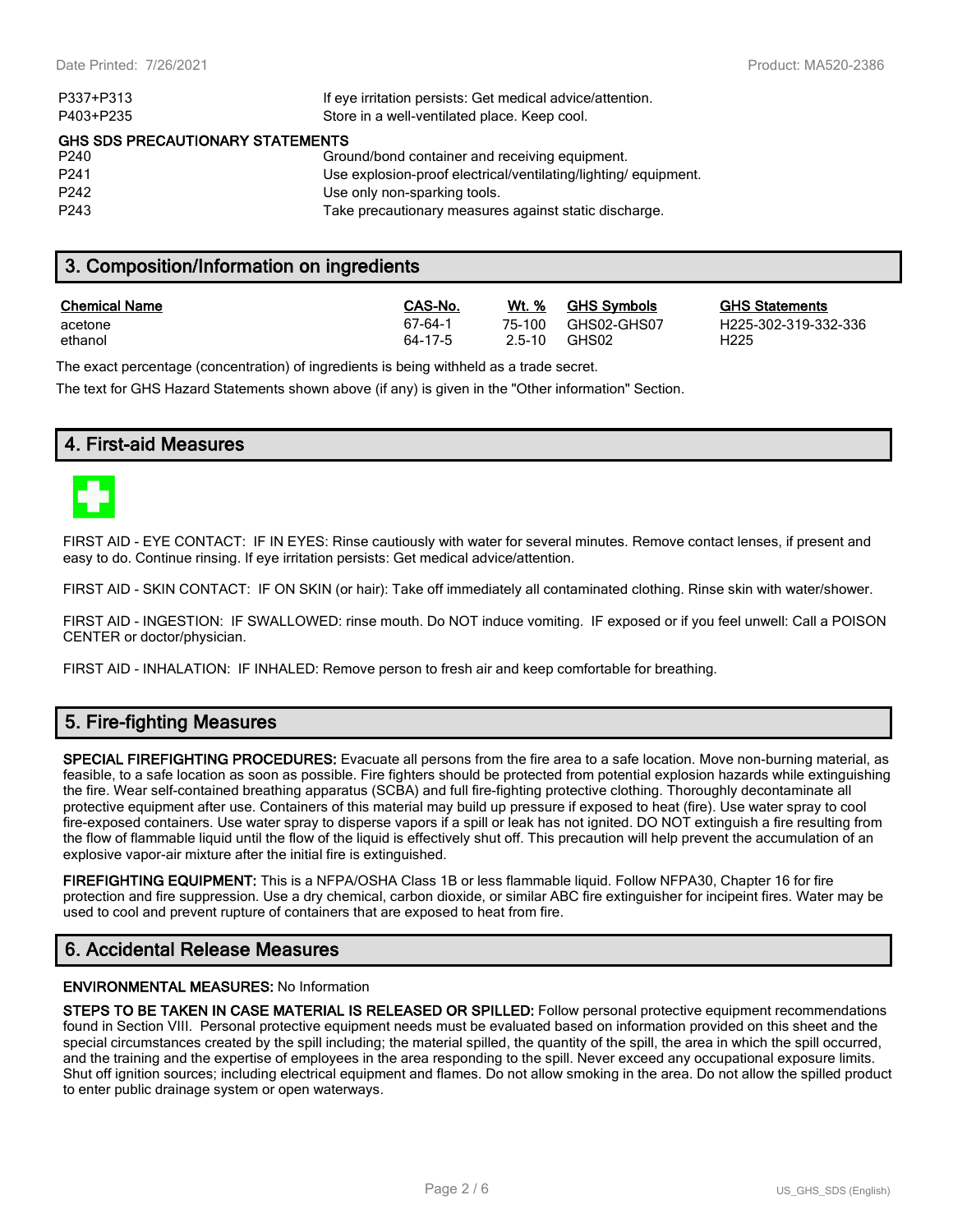## **7. Handling and Storage**



**HANDLING:** Avoid inhalation and contact with eyes, skin, and clothing. Wash hands thoroughly after handling and before eating or drinking. In keeping with safe handling practices, avoid ignition sources (smoking, flames, pilot lights, electrical sparks); ground and bond containers when transferring the material to prevent static electricity sparks that could ignite vapor and use spark proof tools and explosion proof equipment. Empty containers may retain product residue or vapor. Do not pressurize, cut, weld, braze, solder, drill, grind, or expose container to heat, flame, sparks, static electricity, or other sources of ignition. Any of these actions can potentially cause an explosion that may lead to injury.

**STORAGE:** Keep containers closed when not in use. Store in cool well ventilated space away from incompatible materials.

## **8. Exposure Controls/Personal Protection**

| Ingredients with Occupational Exposure Limits |                      |                         |                          |                         |
|-----------------------------------------------|----------------------|-------------------------|--------------------------|-------------------------|
| <b>Chemical Name</b>                          | <b>ACGIH TLV-TWA</b> | <b>ACGIH-TLV STEL</b>   | <b>OSHA PEL-TWA</b>      | <b>OSHA PEL-CEILING</b> |
| acetone<br>ethanol                            | $250$ ppm<br>N.D.    | $500$ ppm<br>$1000$ ppm | $1000$ ppm<br>$1000$ ppm | N.D.<br>N.D.            |

**Further Advice: MEL = Maximum Exposure Limit OES = Occupational Exposure Standard SUP = Supplier's Recommendation Sk = Skin Sensitizer N.E. = Not Established N.D. = Not Determined**

#### **Personal Protection**



**RESPIRATORY PROTECTION:** Use adequate engineering controls and ventilation to keep levels below recommended or statutory exposure limits. If exposure levels exceed limits use appropriate approved respiratory protection equipment.

**SKIN PROTECTION:** Wear chemical resistant footwear and clothing such as gloves, an apron or a whole body suit as appropriate.



**EYE PROTECTION:** Wear chemical-resistant glasses and/or goggles and a face shield when eye and face contact is possible due to splashing or spraying of material.



**OTHER PROTECTIVE EQUIPMENT:** No Information



**HYGIENIC PRACTICES:** It is good practice to avoid contact with the product and/or its vapors, mists or dust by using appropriate protective measures. Wash thoroughly after handling and before eating or drinking.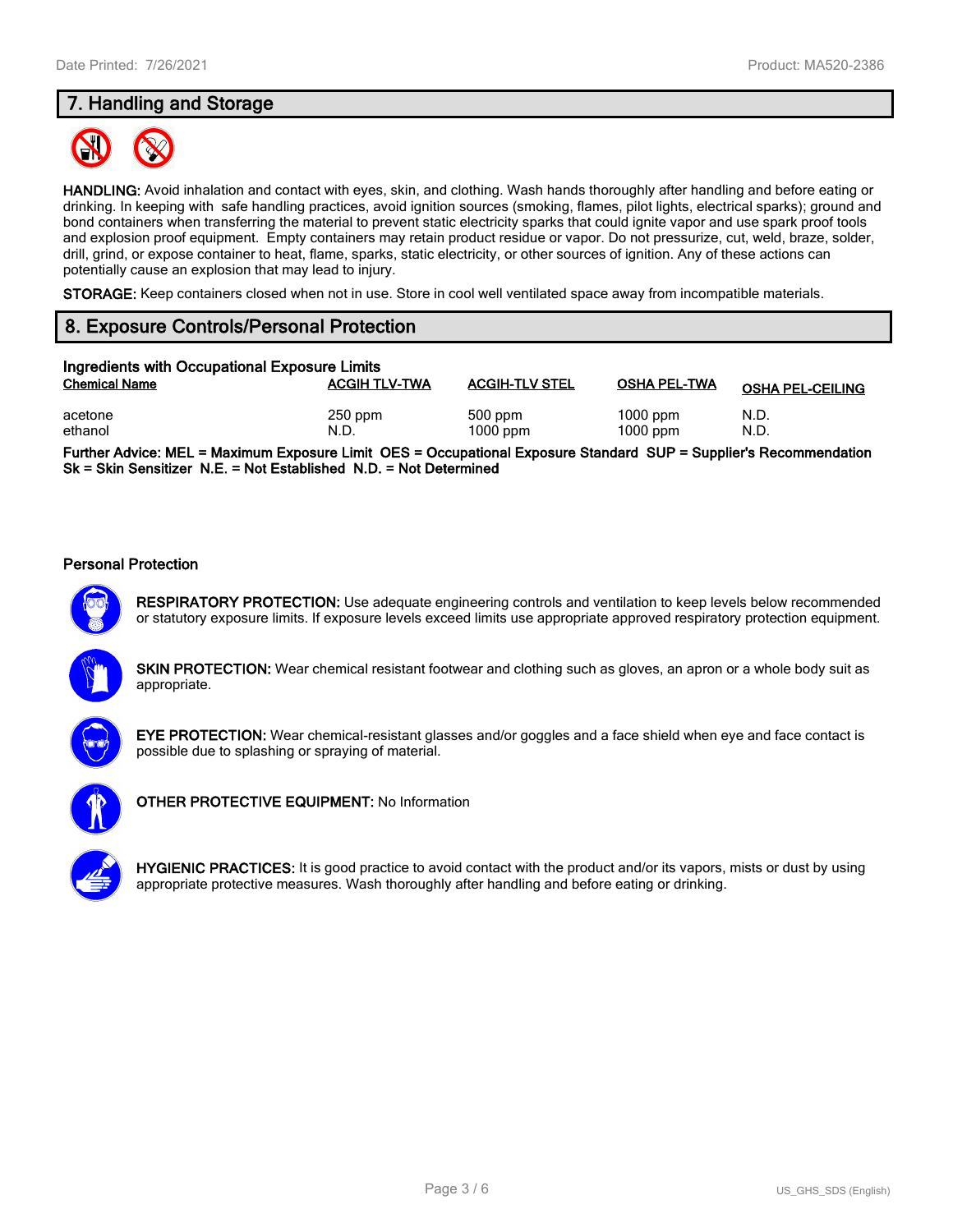**N.I. = No Information**

## **9. Physical and Chemical Properties**

| Appearance:                    | Colored Liquid                   | <b>Physical State:</b>                      | <b>LIQUID</b>  |
|--------------------------------|----------------------------------|---------------------------------------------|----------------|
| Odor:                          | <b>Strong Solvent</b>            | <b>Odor Threshold:</b>                      | Not determined |
| Density, g/cm3:                | 0.819                            | pH:                                         | Not determined |
| Freeze Point, °F:              | Not determined                   | Viscosity:                                  | Not determined |
| <b>Solubility in Water:</b>    | Not determined                   | Partition Coefficient, n-octanol/<br>water: | Not determined |
| Decomposition temperature, °F: | Not determined                   | <b>Explosive Limits, %:</b>                 | Not determined |
| Boiling Range, °F:             | $>$ 100 °F                       | Flash Point, °F:                            | $-4 ° F$       |
| Combustibility:                | <b>Supports Combustion</b>       | Auto-Ignition Temperature, °F:              | Not determined |
| <b>Evaporation Rate:</b>       | <b>Faster than Diethyl Ether</b> | Vapor Pressure, mmHg:                       | Not determined |
| <b>Vapor Density:</b>          | Not determined                   |                                             |                |

## **10. Stability and reactivity**

**STABILITY:** Stable under normal conditions.

**CONDITIONS TO AVOID:** Heat, flames and sparks.

**INCOMPATIBILITY:** Acids, Bases, Oxidizing agents

**HAZARDOUS DECOMPOSITION PRODUCTS:** Not determined.

## **11. Toxicological information**

**Practical Experiences**

**EMERGENCY OVERVIEW:** No Information

**EFFECT OF OVEREXPOSURE - EYE CONTACT:** No Information

**EFFECT OF OVEREXPOSURE - INGESTION:** No Information

**EFFECT OF OVEREXPOSURE - INHALATION:** No Information

**EFFECT OF OVEREXPOSURE - SKIN CONTACT:** No Information

**CARCINOGENICITY:** No Information

#### **PRIMARY ROUTE(S) OF ENTRY:**

**Eye Contact, Skin Contact, Inhalation**

## **Acute Toxicity Values**

**The acute effects of this product have not been tested. Data on individual components are tabulated below**

| CAS-No. | <b>Chemical Name</b> |
|---------|----------------------|
| 67-64-1 | acetone              |

**Casary Chemical Chemical LD50 Chemical LD50 Vapor LC50** 1800 mg/kg Rat 20000 mg/kg Rabbit 50.1 mg/L Rat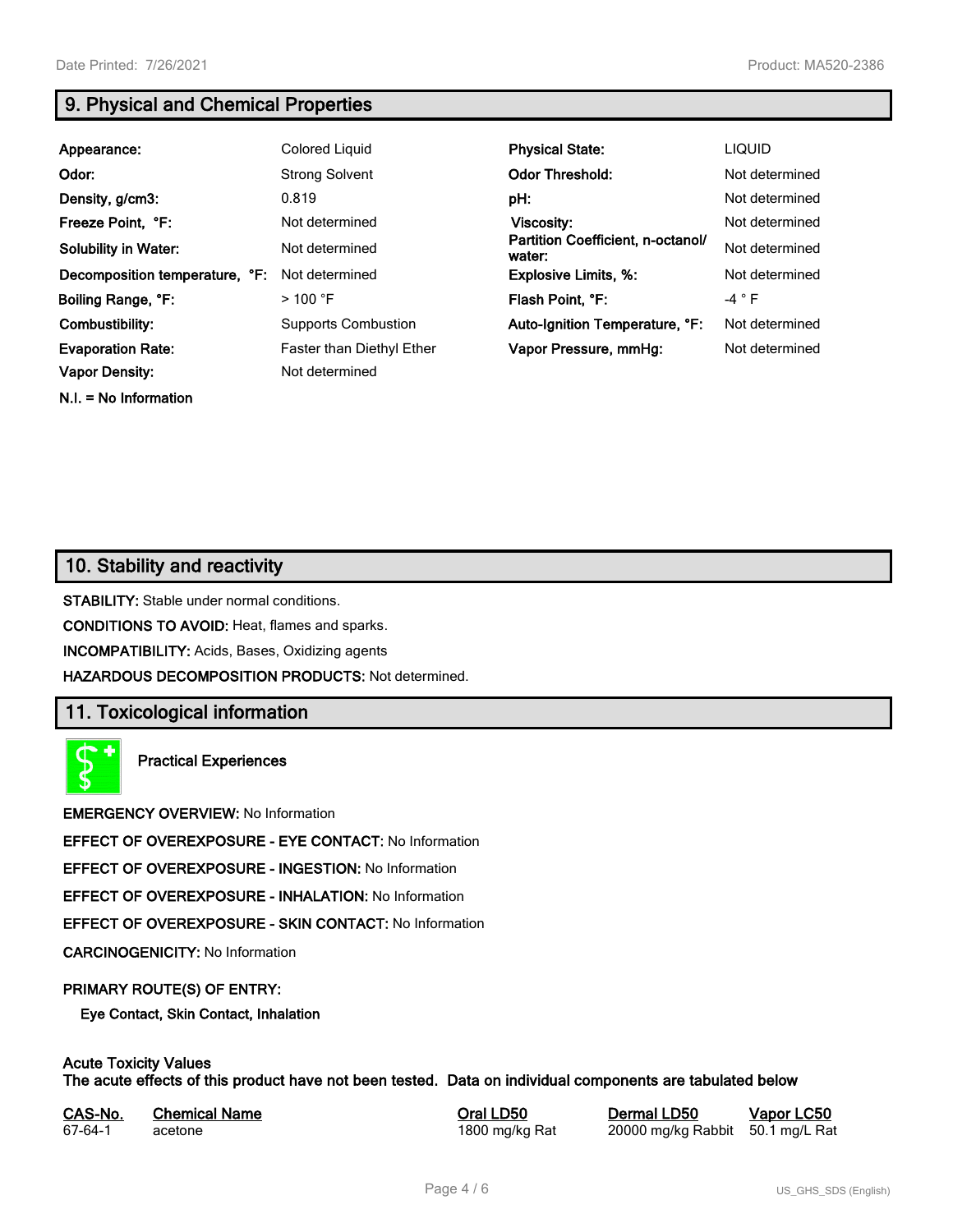#### 64-17-5 ethanol 7060 mg/kg Rat 15,800 mg/kg 124.7 mg/L Rat

#### **N.I. = No Information**

## **12. Ecological information**

**ECOLOGICAL INFORMATION:** Ecological evaluation of this material has not been performed; however, do not allow the product to be released to the environment without governmental approval/permits.

## **13. Disposal Information**



**Product**

**DISPOSAL METHOD:** Waste from this material may be a listed and/or characteristic hazardous waste. Dispose of material, contaminated absorbent, container and unused contents in accordance with local, state, and federal regulations.

**STEPS TO BE TAKEN IN CASE MATERIAL IS RELEASED OR SPILLED:** Follow personal protective equipment recommendations found in Section VIII. Personal protective equipment needs must be evaluated based on information provided on this sheet and the special circumstances created by the spill including; the material spilled, the quantity of the spill, the area in which the spill occurred, and the training and the expertise of employees in the area responding to the spill. Never exceed any occupational exposure limits. Shut off ignition sources; including electrical equipment and flames. Do not allow smoking in the area. Do not allow the spilled product to enter public drainage system or open waterways.

## **14. Transport Information**

#### **SPECIAL TRANSPORT PRECAUTIONS:** No Information

**DOT:** CONSUMER COMMODITY

**IATA:** ID8000, CONSUMER COMMODITY, 9

**IMDG:** LIMITED QUANTITY UN1263

## **15. Regulatory Information**

#### **U.S. Federal Regulations:**

#### **CERCLA - SARA Hazard Category**

This product has been reviewed according to the EPA 'Hazard Categories' promulgated under Sections 311 and 312 of the Superfund Amendment and Reauthorization Act of 1986 (SARA Title III) and is considered, under applicable definitions, to meet the following categories:

Fire Hazard, Acute Health Hazard

#### **SARA SECTION 313**

This product contains the following substances subject to the reporting requirements of Section 313 of Title III of the Superfund Amendment and Reauthorization Act of 1986 and 40 CFR part 372:

No Sara 313 components exist in this product.

#### **TOXIC SUBSTANCES CONTROL ACT**

This product contains the following chemical substances subject to the reporting requirements of TSCA 12(B) if exported from the United States:

No TSCA components exist in this product.